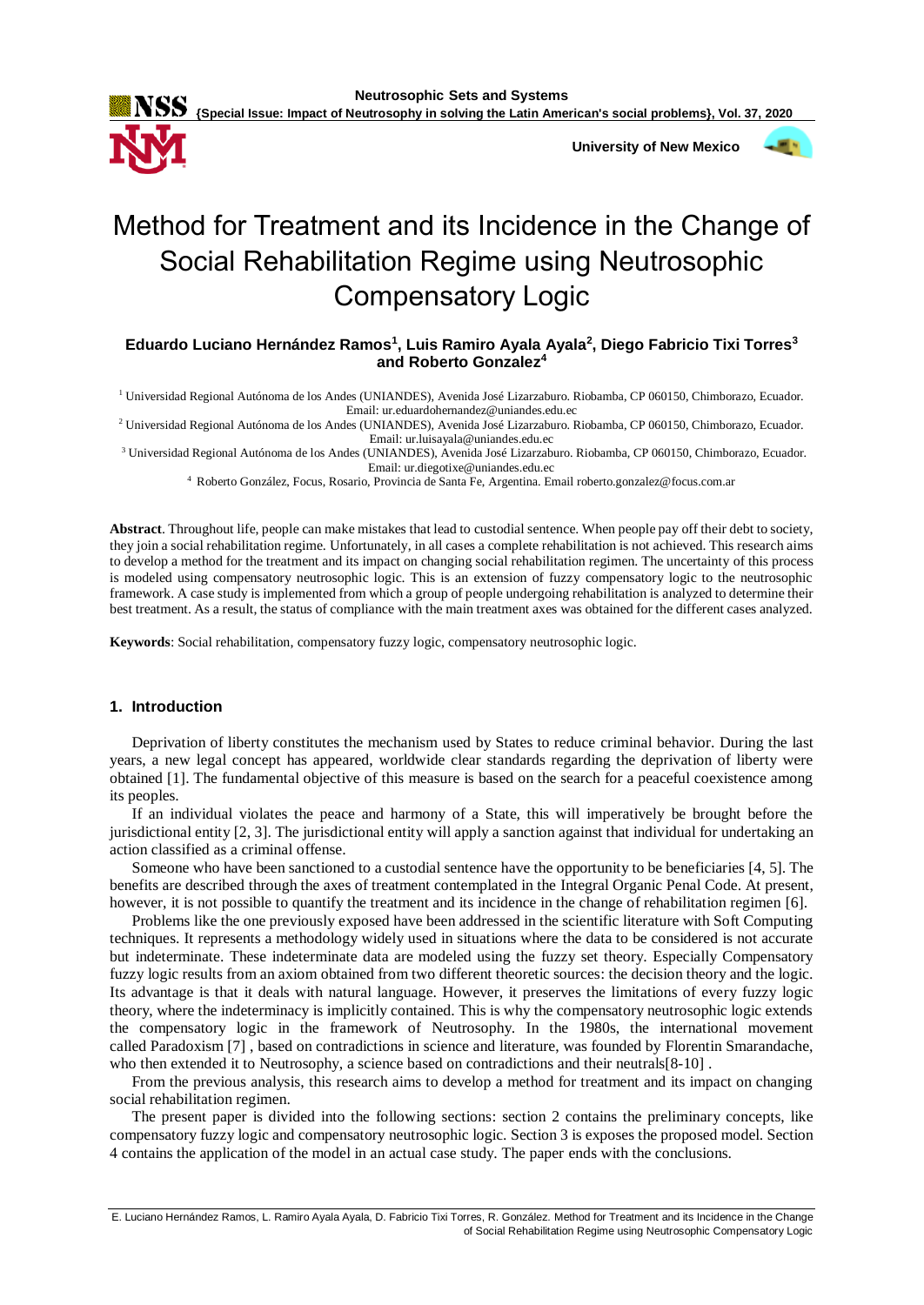### **2. Preliminaries**

This section introduces the fundamental elements that facilitate the understanding of the research. The main theoretical references on the social rehabilitation regime and the treatment of the axes of social rehabilitation are proposed.

#### **2.1 Social rehabilitation regime**

The National Social Rehabilitation System is administered by the Ministry of Justice, Human Rights and Worship in Ecuador, represents the State in the regulation of custody, internal security and effective rehabilitation of persons deprived of liberty [11].

The Social Rehabilitation System (SRS) comprises a set of principles, regulations, policies, programs and processes that are fully correlated based on the execution of sentences. The penitentiary system seeks to execute programs that guarantee social rehabilitation before a person deprived of liberty can re-enter their family and social nucleus [12].

The treatment axes establish the set of social indicators that guarantee the social rehabilitation of the individual deprived of liberty. People under custodial sentence have the right to social reintegration and The State guarantees their fulfillment[13].

The treatment for persons deprived of liberty, with a view to their rehabilitation and social reintegration, will be based on the axes: labor, education, culture and sport, health, family and social ties, reintegration. The fundamental objective of the axes of rehabilitation is to guarantee comprehensive activities that generate full restoration in society[14-16].

#### **2.2 Compensatory Fuzzy Logic**

The Compensatory Fuzzy Logic (CFL) represents a logical model used for the simultaneous modeling of deductive and decision-making processes [17, 18]. The Compensatory Fuzzy Logic (CFL) represents a logical model used for the simultaneous modeling of deductive and decision-making processes[19], [20].

The CFL uses the Fuzzy Logic scale, which can vary from 0 to 1, to measure the degree of truth or falsehood of its propositions. Propositions can be expressed through predicates. A predicate is a function of the universe X in the interval [0;1].

In order to process the CFL, conjunctive operators are used( $\land$ ), disjunction( $\lor$ ), negation( $\neg$ ) and implication( $\rightarrow$ ), defined in a way that restricts the domain [0;1], [21, 22].

An essential property of this logic is the "principle of gradualness" which affirms that a proposition can be both true and false, as long as it is assigned a degree of truth and falsehood. One way to put the principle of gradualness into practice is to define logics where propositions can be expressed by predicates. Precisely the logic of predicates studies the declarative phrases with a degree of detail, considering the internal structure of the propositions.

The different ways of defining operations and their properties determine different multivalent logics that are part of the Fuzzy Logic paradigm [23]. Multivalent logics are generally defined as those that allow intermediate values between the absolute truth and the total falsehood of an expression. So 0 and 1 are both associated with certainty and accuracy of what is claimed or denied and 0.5 with maximum vagueness and uncertainty [24, 25].

## **3. Materials and methods**

The present method is designed for the treatment and its incidence in the change of social rehabilitation regime. This method should show whether a person in the social rehabilitation process maintains socially responsible behavior or not. The method works through Compensatory Fuzzy Logic [18, 26, 27].

CFL is based on the following axioms:

Compensatory Fuzzy Logic (CFL) [15] is a multivalued logic axiomatic approach different from the one based on t-norms and t-conorms. They satisfy characteristics of descriptive approach of decision-making and the normative approaches of the decision-making.

This is based on four logic operators (*c*,*d*,*n*,*o*). Where *c* is the conjunction operator, *d* is the disjunction operator, *n* is the negation operator and *o* is a fuzzy-strict ordering.

The following axioms are postulated

- I. Compensation Axiom  $\min(x_1, x_2, \dots, x_n) \leq c(x_1, x_2, \dots, x_n) \leq \max(x_1, x_2, \dots, x_n)$
- II. Symmetry or Commutativity Axiom  $c(x_1, x_2, \ldots, x_i, \ldots, x_i, \ldots, x_n) = c(x_1, x_2, \ldots, x_i, \ldots, x_i, \ldots, x_n)$
- III. Strict Growth Axiom if  $x_1=y_1, x_2=y_2, ..., x_{i-1}=y_{i-1}, x_{i+1}=y_{i+1}, ..., x_n=y_n$  are different to zero and  $x_i > y_i$  then  $c(x_1, x_2, ..., x_n) > c(y_1, y_2, ..., y_n)$
- IV. Veto Axiom If  $x_i=0$  for any i then  $c(x)=0$ .
- V. Fuzzy Reciprocity Axiom  $o(x,y) = n[o(y,x)]$ .

E. Luciano Hernández Ramos, L. Ramiro Ayala Ayala, D. Fabricio Tixi Torres, R. González. Method for Treatment and its Incidence in the Change of Social Rehabilitation Regime using Neutrosophic Compensatory Logic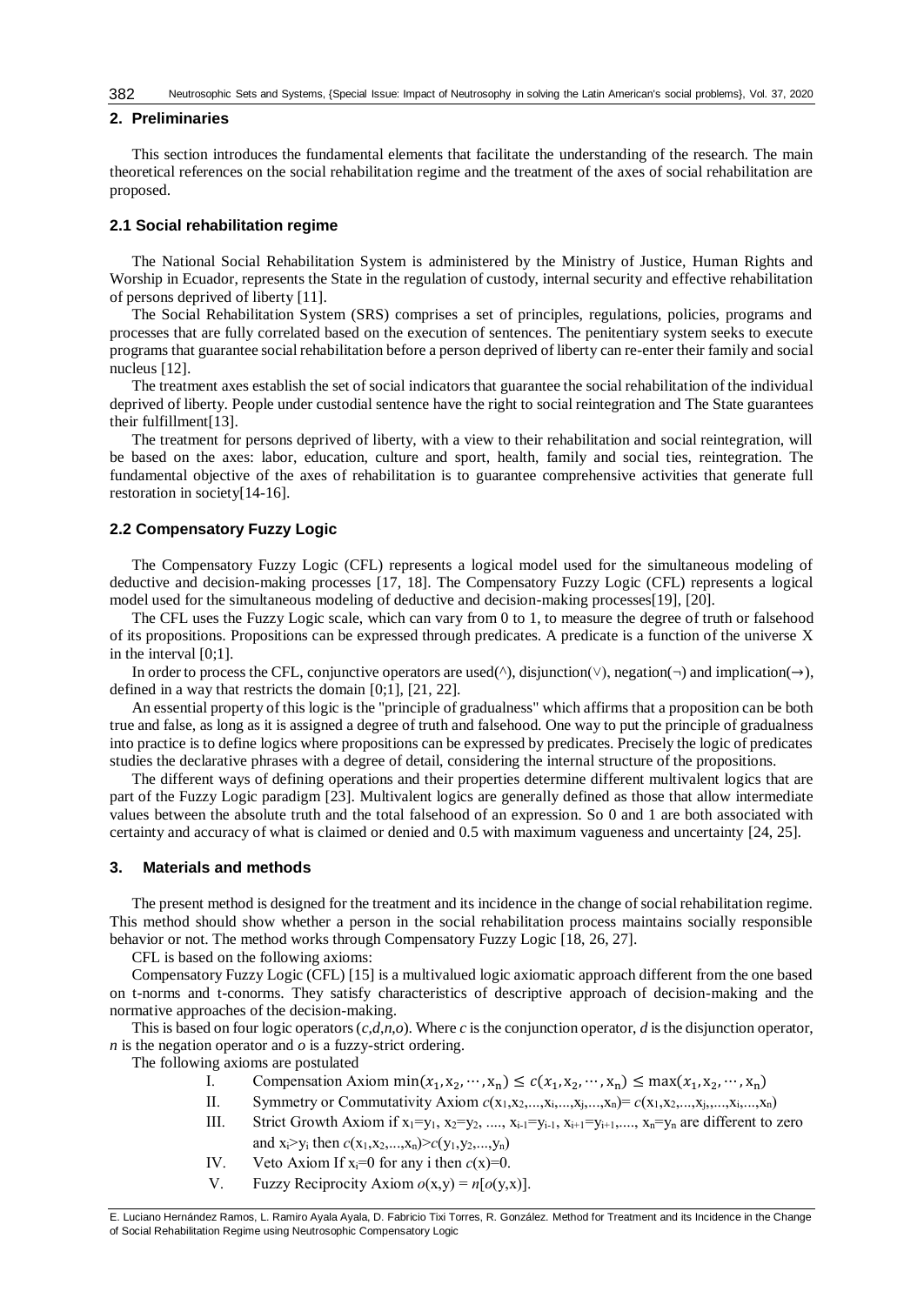- VI. Fuzzy Transitivity Axiom If  $o(x, y) \ge 0.5$  and  $o(y, z) \ge 0.5$ , then  $o(x, z)$ max(*o*(x,y),*o*(y,z))
- VII. De Morgan's Laws:  $n(c(\mathbf{X}_1, \mathbf{X}_2, ..., \mathbf{X}_n) = d(n(\mathbf{X}_1), n(\mathbf{X}_2), ..., n(\mathbf{X}_n))$   $n(d(\mathbf{X}_1, \mathbf{X}_2, ..., \mathbf{X}_n) = c(n(\mathbf{X}_1), n(\mathbf{X}_2), ..., n(\mathbf{X}_n))$

Implications can be defined in different ways:

S-implication:  $S(x,y)=d(n(x),y)$ , where *d* and *n* are the disjunction and negation operators, respectively.

A particular system is the Geometric Mean Based Compensatory Logic (GMBCL), where conjunction and disjunction operators are expressed by (1) and (2), respectively, when the domain is discrete, [28-30].

$$
c(x_1, x_2, ..., x_n) = \sqrt[n]{\prod_{i=1}^{n} x_i} = \exp\left(\frac{1}{n} \sum_{i=1}^{n} \ln(x_i)\right)
$$
(1)

Disjunction is the dual of the conjunction:

$$
d(x_1, x_2,..., x_n) = 1 - \sqrt{\prod_{i=1}^{n} (1 - x_i)} = 1 - \exp\left(\frac{1}{n} \sum_{i=1}^{n} \ln(1 - x_i)\right) (2)
$$

Paradoxism is an international movement in science and culture, founded by Romanian Scholar Florentin Smarandache in 1980s, based on excessive use of antitheses, oxymoron, contradictions, and paradoxes[31]. During three decades (1980-2020) hundreds of authors from tens of countries around the globe contributed papers to 15 international Paradoxist anthologies[32]. In 1995, the author extended the Paradoxism to a new branch of philosophy called Neutrosophy [33] (based on opposites and their neutral), that gave birth to many scientific branches, such as: neutrosophic logic [34], neutrosophic probability and statistics[35], neutrosophic multi-criteria methods [36]. All of them with multiple applications in engineering, computer science, soft sciences etc.[37-39].

**Definition 1**: A *neutrosophic number* N is defined as follows:  $N = d + I$ 

Where d is called *determinate part* and I is called *indeterminate part*.

Given  $N_1 = a_1 + b_1 I$  and  $N_2 = a_2 + b_2 I$  two neutrosophic numbers, some operations between them are defined as:

 $N_1 + N_2 = a_1 + a_1 + (b_1 + b_2)$ I (Addition);

 $N_1 - N_2 = a_1 - a_1 + (b_1 - b_2)$ I (Difference),

 $N_1 \times N_2 = a_1 a_2 + (a_1 b_2 + b_1 a_2 + b_1 b_2)$ I (Multiplication),

 $\overline{N_1}$  $\frac{N_1}{N_2} = \frac{a_1 + b_1 I}{a_2 + b_2 I}$  $\frac{a_1+b_1I}{a_2+b_2I} = \frac{a_1}{a_2}$  $\frac{a_1}{a_2} + \frac{a_2b_1 - a_1b_2}{a_2(a_2+b_2)}$  $rac{a_2b_1-a_1b_2}{a_2(a_2+b_2)}$  [ (Division).

**Definition 2**: A Compensatory Neutrosophic Logic (CNL) extends the axiomatic of CFL to the domain of  $[0, 1] \cup \{I\}.$ 

*Description of second level compound predicates*

 $SRS(x)$ : The Social Rehabilitation Regime is well valued if it adequately complies with the current legal framework and the indicators of the axes of social rehabilitation. If the report of compliance with the legal framework is somewhat unsatisfactory, it must be compensated with very good compliance with the indexes of the rehabilitation axes.

Expression of compound (third level) predicates associated with second level compound predicates

IL(x): Labor and educational integration.

IC(x): Cultural and sports integration.

VF(x): Family integration.

Expression of second-level predicates in CFL predicates. From natural or professional language to the CFL predicate, as seen in equation 3:

$$
SRS_{(x)} = IL_{(x)}^{\prime}^{\prime}IE_{(x)}^{2\,\prime}VF_{(x)}^{\prime}^{\prime}\left(\neg VF_{(x)}\rightarrow (IL_{(x)})^{2\,\prime}(IE_{(x)})^{3}\right) \tag{4}
$$

For this work, a relationship is considered  $SRS_{(x)} \rightarrow$  "Satisfaction" if the truth of the predicate is  $\geq 0.9[40]$ , [41], [20]. From this, the following steps are established:

- 1. Initial step: Reading the data to perform the discovery.
- 2. Execution of discovery task.

E. Luciano Hernández Ramos, L. Ramiro Ayala Ayala, D. Fabricio Tixi Torres, R. González. Method for Treatment and its Incidence in the Change of Social Rehabilitation Regime using Neutrosophic Compensatory Logic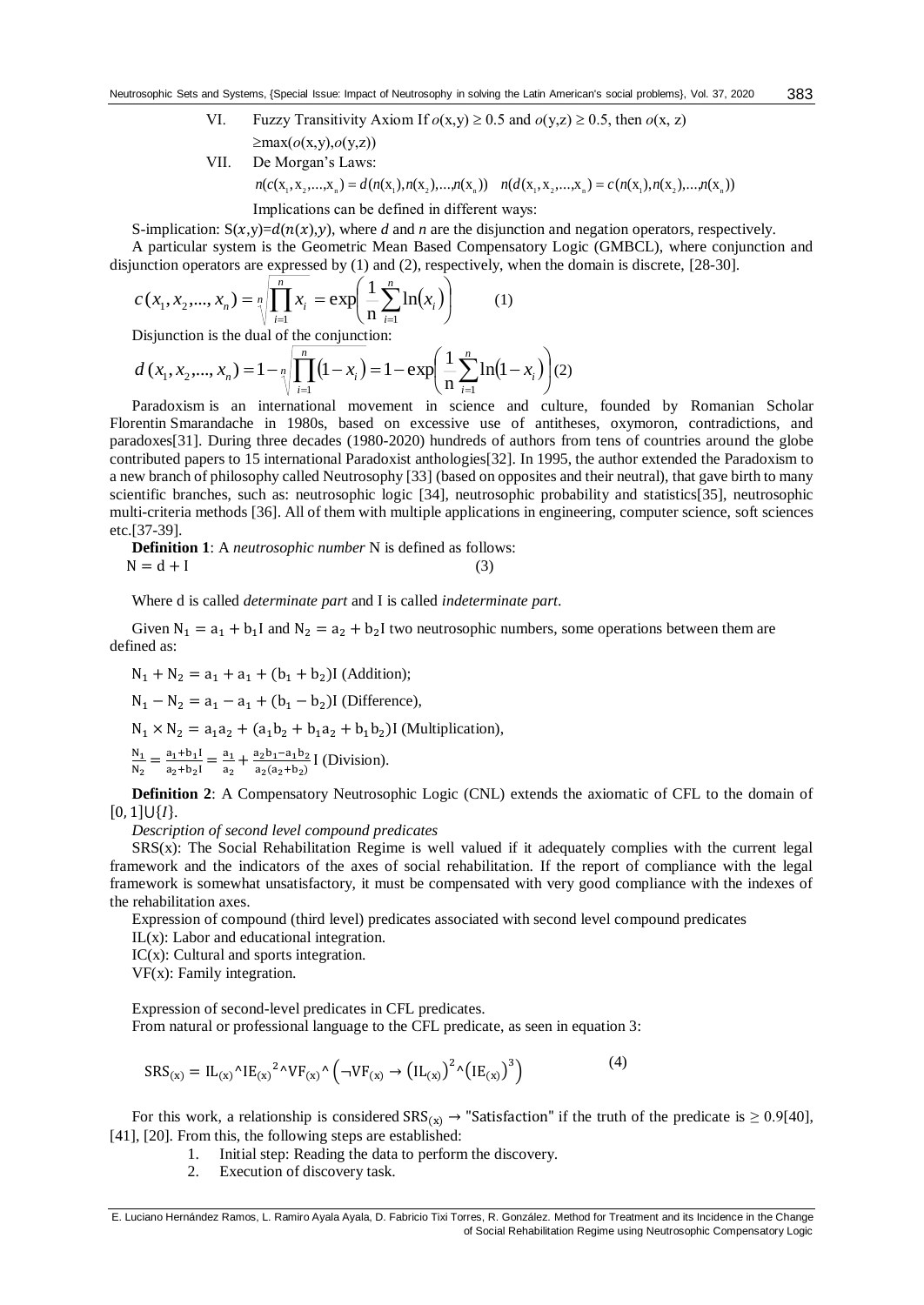#### Neutrosophic Sets and Systems, {Special Issue: Impact of Neutrosophy in solving the Latin American's social problems}, Vol. 37, 2020 384

- 3. Evaluation of the results considering the sample.
- 4. Hypothesis approach: Definition of new discovery and evaluation projects under consideration.

*Description of third level compound predicates.*  $IL(x)$ : The prison system has an adequate labor and educational integration.  $VF(x)$ : The prison system has an adequate family integration.

*Expression of compound (fourth level) and simple predicates associated with third level compound predicates* Associated Predicates *IL(X)*

 $PT(x)$ : The system enhances access to decent work.

 $PE(x)$ : The system promotes inclusion in education.

Associated Simple Predicates *VF(X):*

IF(x): The system promotes an adequate family integration.

 $IS(x)$ : The system promotes adequate social integration.

 $RS(x)$ : The system promotes an adequate social reintegration.

*Expression of third-level predicates in predicates of FCL*

$$
CIL_{(x)} = PT_{(x)} \wedge PE_{(x)}
$$
\n<sup>(5)</sup>

 $CVF_{(x)} = IF_{(x)}^{\wedge}IS_{(x)}^{\wedge}RS_{(x)}$ 

Simple Predicates Evaluation Form.

The simple predicates from which the compound predicates will be evaluated will be measured according to the fulfillment of the analyzed values that arise from the study of the behavior of the indicators of social rehabilitation.

(5)

The difference of our approach with the FCL is that we incorporate the indeterminacy, which permits more accuracy using CNL.

# **4. Results and discussions**

The Fuzzy Tree associated with the FCL-based Social Rehabilitation Regime and reflects the relationships between the simple predicates to evaluate, the compound predicates and the final predicate. Figure 1 shows the resulting associated tree.



**Figure 1**. Fuzzy Tree associated with the FCL-based Social Rehabilitation Regime.

E. Luciano Hernández Ramos, L. Ramiro Ayala Ayala, D. Fabricio Tixi Torres, R. González. Method for Treatment and its Incidence in the Change of Social Rehabilitation Regime using Neutrosophic Compensatory Logic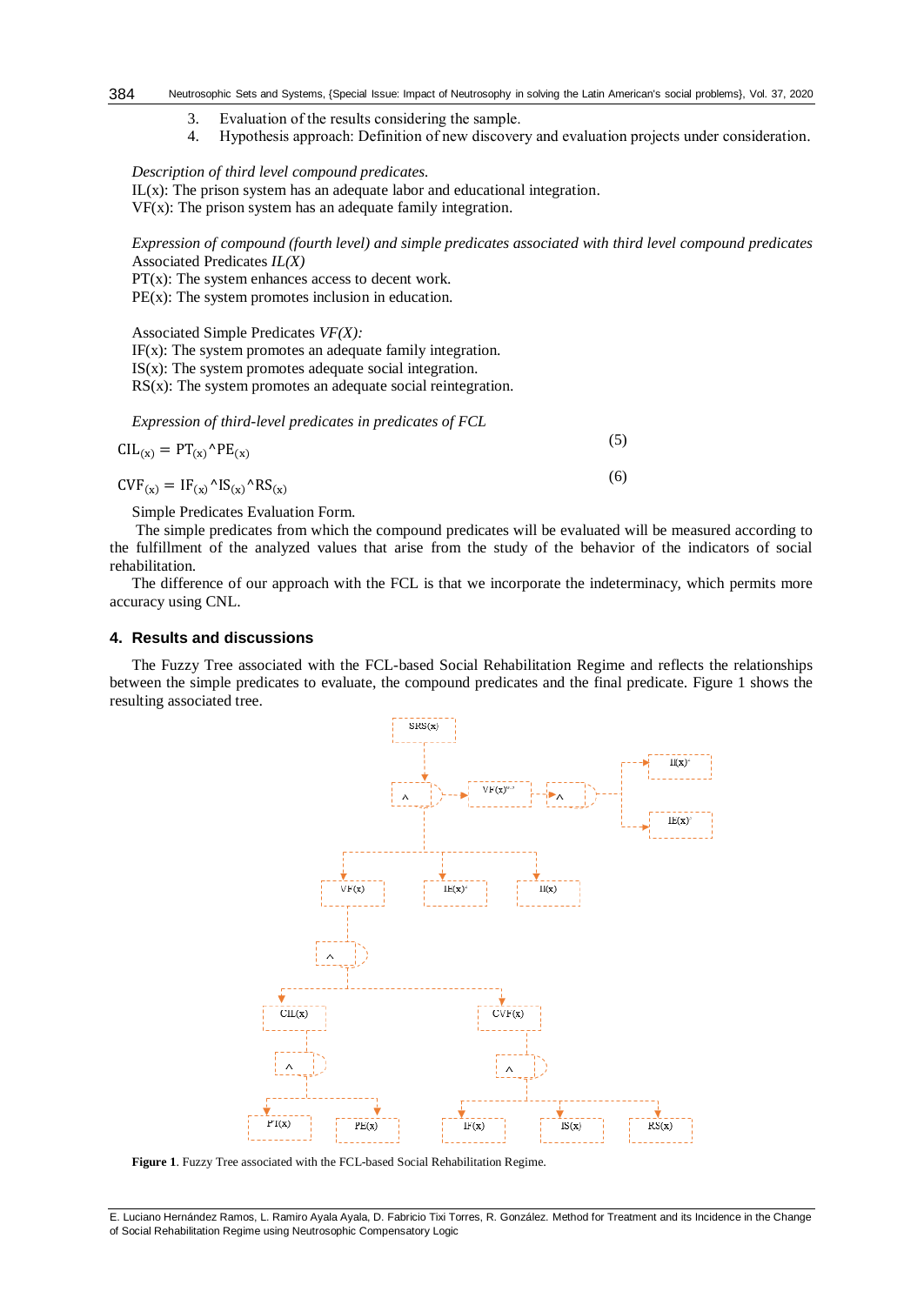| <b>Institutions</b> | PT(x)        | PE(x)        | IF(x)                         | IS(x)                                                                                                                            | RS(x)        |
|---------------------|--------------|--------------|-------------------------------|----------------------------------------------------------------------------------------------------------------------------------|--------------|
| I <sub>1</sub>      | [3.00, 3.5]  | [2.88, 3.90] | [2.76, 2.78]                  | [2.92, 2.95]                                                                                                                     | [0.88, 0.89] |
| I <sub>2</sub>      | [2.74, 2.76] | [2.95, 3.00] | [2.67, 3.00]                  | [2.63, 2.64]                                                                                                                     | [0.64, 0.65] |
| I <sub>3</sub>      | [2.45, 2.46] | [2.13.2.2]   | $[2.67, 2.68]$ $[2.89, 2.90]$ |                                                                                                                                  | [1.52, 1.53] |
| $I_4$               | [2.96, 3.00] | [1.79, 1.80] |                               | $\begin{bmatrix} 1.64, 1.67 \end{bmatrix}$ $\begin{bmatrix} 1.85, 1.86 \end{bmatrix}$ $\begin{bmatrix} 1.52, 2.00 \end{bmatrix}$ |              |
| I5                  | [2.60, 2.65] | [2.35, 2.37] | $[2.47, 2.50]$ $[2.29, 2.30]$ |                                                                                                                                  | [1.86, 1.90] |
| I <sub>6</sub>      | [2.75, 2.79] | [2.92, 2.95] | $[3.00, 3.01]$ $[3.00, 3.01]$ |                                                                                                                                  | [2.12, 2.14] |
| I <sub>7</sub>      | [2.70, 2.75] | [2.90.2.92]  | $[2.80, 2.81]$ $[2.60, 2.62]$ |                                                                                                                                  | [2.00.2.02]  |

To obtain the data to be analyzed, the criteria of 7 penitentiary institutions was used.

**Table 1.** Results of the predicates in the 7 institutions analyzed.

Legend:

I: People from penitentiary institutions.



**Figure 2.** Fuzzy tree of Social Rehabilitation based on FCL.

Other results obtained from the modeling can be seen in Table 2 where the blocks of institutions are located according to their impact on social rehabilitation based on the truth scale determined in the FCL.

| <b>State</b>   | Scale       | Incidence of the social<br>rehabilitation regime | <b>Institution per state of</b><br>the social rehabilitation |
|----------------|-------------|--------------------------------------------------|--------------------------------------------------------------|
| 1              | $0 - 0.2$   | Inadequate                                       | $14\%$ (1 institution)                                       |
| $\mathfrak{D}$ | $0.2 - 0.4$ | Very low                                         | 14% (1 institution)                                          |
| 3              | $0.4 - 0.6$ | Appropriate                                      | 42.8 % (3 institutions)                                      |
| 4              | $0.6 - 0.8$ | Good                                             | 28.5 % (2 institutions)                                      |
| 5              | $0.8 - 1$   | Excellent                                        |                                                              |

**Table 2.** Social Rehabilitation Values obtained through data processing.

The analysis of the Social Rehabilitation Regime was developed through the modeling of the Compensatory Neutrosophic Logic that allowed us to evaluate the behavior of compliance with the fundamental axes. 5 penitentiary institutions were used as the object of study.

The use of the Compensatory Neutrosophic Logic for the analysis of Social Rehabilitation showed that:

- A value of 42.8%, representing 3 institutions, comply with Social Rehabilitation in an appropriate way.
- A value of 28.5%, representing 2 institutions, comply with the Social Rehabilitation in a good way.
- However, 14.4%, representing 1 institution, complies with Social Rehabilitation in a very low value.
- A value of 14.4%, representing 1 institution, comply with Social Rehabilitation in an inadequate way.

E. Luciano Hernández Ramos, L. Ramiro Ayala Ayala, D. Fabricio Tixi Torres, R. González. Method for Treatment and its Incidence in the Change of Social Rehabilitation Regime using Neutrosophic Compensatory Logic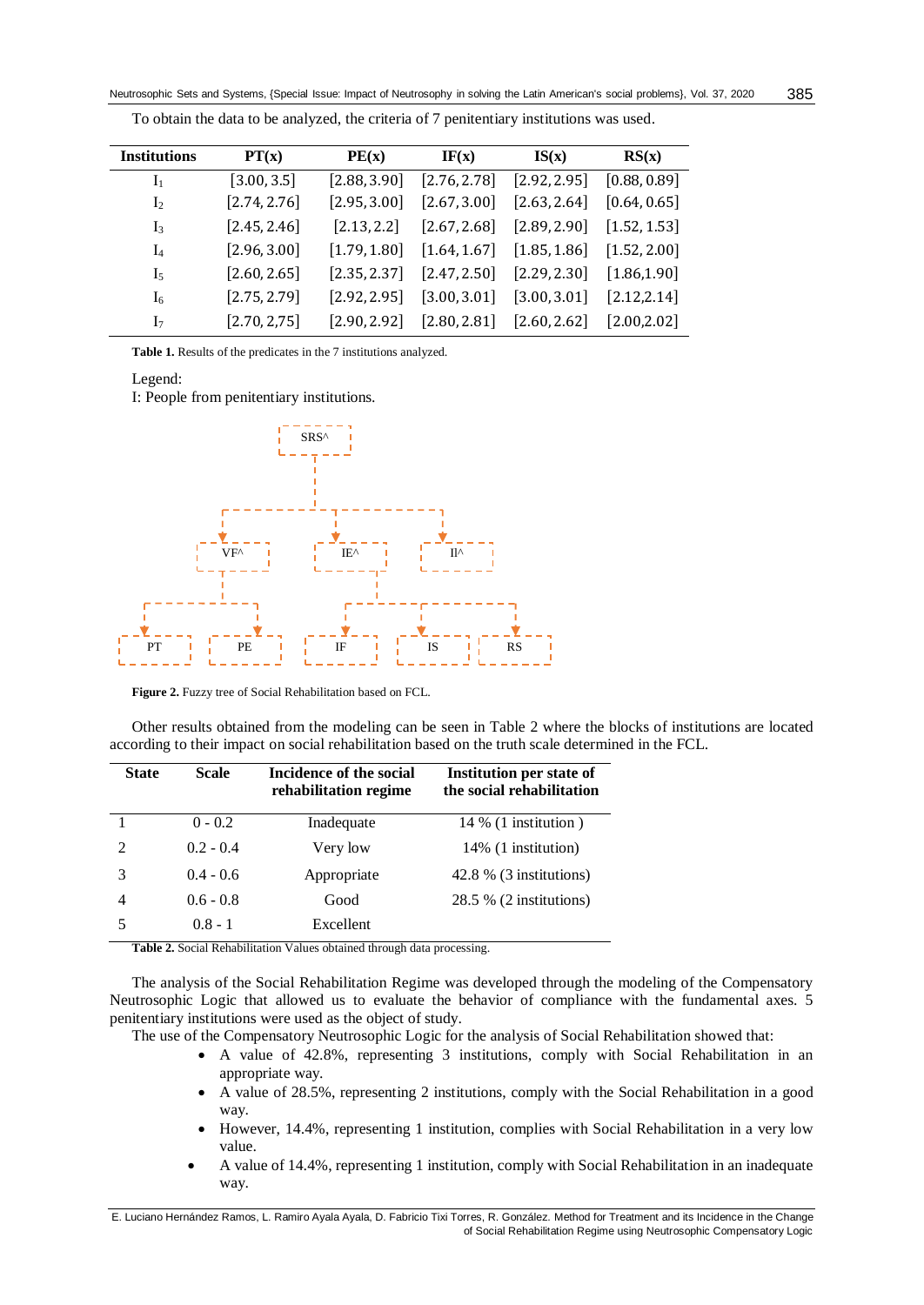In the 5 institutions taken as an example for the proposed model, it can be noted that: although the results relation shows how a compound predicate seems to have a good behavior in its internal relations, some variations may occur. Variations are largely conditioned depending on the characteristics of the institution being modeled.

#### **Conclusions**

This work is based on the use of information obtained from the social rehabilitation process, for the evaluation of the status of the process. It is an interesting way to link the workers of the penitentiary institutions in the evaluation of the social rehabilitation regime.

The application of a mathematical model based on the Compensatory Neutrosophic Logic constitutes an effective instrument for evaluating the treatment of the Social Rehabilitation System.

For future research, it should result in the formation of knowledge bases on the behavior of treatment in social rehabilitation. This will promote the deepening of knowledge about the subject in question; reference patterns that serve to conduct behavioral analysis.

# **References**

- 1. Betancourt, A.S.G., K.T.C. Núñez, J.R.C. Granda, and H.S.S. Ramos, *Derecho a la educación de las personas privadas de libertad en el "Centro de Privación de Libertad" de Santo Domingo.* UNIANDES EPISTEME, 2020. **6**: p. 952-965.
- 2. Argudo-González, E.A., L.E. Argudo-González, and F.M. Tamayo-Vásquez, *Derecho penal laboral. La tipificación de infracciones penales en materia laboral en la República del Ecuador.* Revista Científica FIPCAEC (Fomento de la investigación y publicación en Ciencias Administrativas, Económicas y Contables). ISSN: 2588-090X. Polo de Capacitación, Investigación y Publicación (POCAIP), 2020. **5**(16): p. 388-407.
- 3. Freire, J.M.P., *Responsabilidad Social Universitaria y su Aplicación a la Gestión de Herramientas Administrativas en el Centro de Privación Provisional de Libertad Sector Guayaquil–Ecuador, Una Mirada Reflexiva Humanística.* Estudios, 2018(36): p. 555-571.
- 4. Flores Vallejo, J.C., *La inserción laboral de las personas privadas de libertad con sentencia en el Sistema Penitenciario de Ambato*. 2020, Pontificia Universidad Católica del Ecuador.
- 5. Águila, M.R.F. and P.E.C. Fuentes, *Los derechos fundamentales de los sancionados a privación de libertad en el Ecuador.* Revista Metropolitana de Ciencias Aplicadas, 2019. **2**(3): p. 38-47.
- 6. Maliza, M.E.M., E.M.H. Gaibor, M.S.I. Jaramillo, and D.F.T. Torres, *Rehabilitación y reinserción social: Una quimera para los privados de libertad.* UNIANDES EPISTEME, 2020. **6**: p. 857-869.
- 7. Le, C., *Preamble to Neutrosophy and Neutrosophic Logic.* MULTIPLE VALUED LOGIC, 2002. **8**(3): p. 285-296.
- 8. Smarandache, F. and M. Ali, *Neutrosophic Triplet Group (revisited).* Neutrosophic Sets and Systems, 2019. **26**(1): p. 2.
- 9. Smarandache, F., J.E. Ricardo, E.G. Caballero, M. Yelandi, L. Vázquez, and N.B. Hernández, *Delphi method for evaluating scientific research proposals in a neutrosophic environment.* Neutrosophic Sets and Systems, 2020: p. 204.
- 10. Ortega, R.G., M.D.O. Rodríguez, M.L. Vázquez, J.E. Ricardo, J.A.S. Figueiredo, and F. Smarandache, *Pestel analysis based on neutrosophic cognitive maps and neutrosophic numbers for the sinos river basin management*. 2019: Infinite Study.
- 11. Velásquez, S., *Prisión preventiva y Constitución del Ecuador 2008.* Universidad Santiago de Guayaquil, 2016: p. 283-292.
- 12. Gonzalez, J.P., *Los derechos humanos de las personas privadas de libertad. Una reflexión doctrinaria y normativa en contraste con la realidad penitenciaria en Ecuador.* Revista Latinoamericana de Derechos Humanos, 2018. **29**(2).
- 13. Ricardo, J.E., M.I.M. Villalva, Z.A.O. Padilla, and L.A.C. Hurtado, *FILOSOFÍA DE LA COMUNICACIÓN, COMPLEMENTO NECESARIO EN EL APRENDIZAJE DE LAS CIENCIAS SOCIALES.* Magazine de las Ciencias: Revista de Investigación e Innovación, 2018. **3**(2): p. 39-52.
- 14. Ricardo, J.E. and K. de Mora Litardo, *La influencia de la programación neurolingüística en estudiantes universitarios en la República de Ecuador.* LUZ, 2017. **16**(1): p. 104-113.
- 15. Ricardo, J.E., R.M. Peña, G.R. Zumba, and I.I.O. Fernández, *La Pedagogía como Instrumento de Gestión Social: Nuevos Caminos para la Aplicación de la Neutrosofía a la Pedagogía*. 2018: Infinite Study.

E. Luciano Hernández Ramos, L. Ramiro Ayala Ayala, D. Fabricio Tixi Torres, R. González. Method for Treatment and its Incidence in the Change of Social Rehabilitation Regime using Neutrosophic Compensatory Logic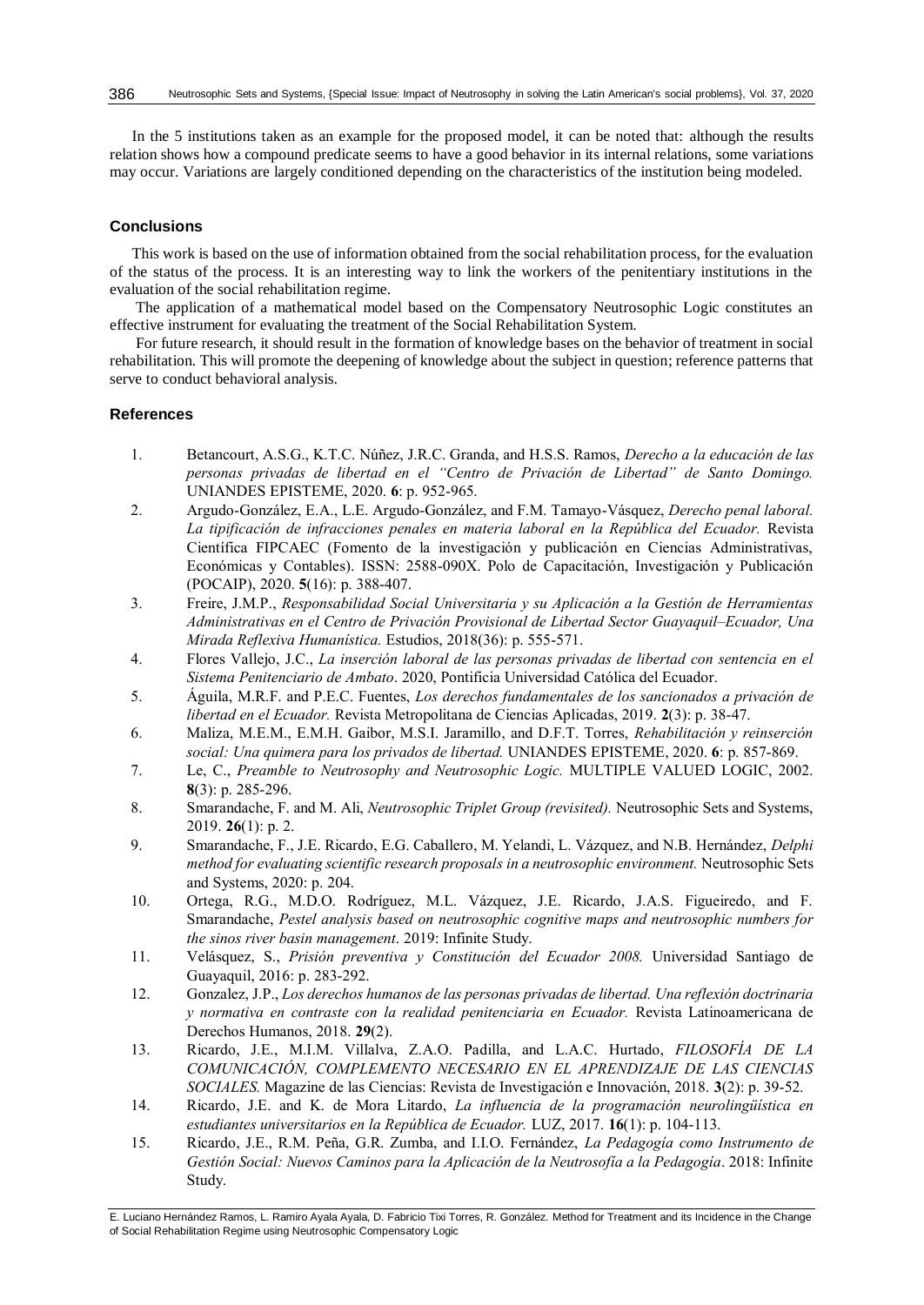- 16. Vera, D.C., A.V.T. Suntaxi, G.C.I. Alcívar, J.E. Ricardo, and M.D.O. Rodríguez, *Políticas de inclusión social y el sistema de ingreso a las instituciones de educación superior del ecuador.* Dilemas Contemporáneos: Educación, Política y Valores, 2018. **6**(1).
- 17. Espin-Andrade, R.A., E. Gonzalez, W. Pedrycz, and E. Fernandez, *An interpretable logical theory: the case of compensatory fuzzy logic.* International Journal of Computational Intelligence Systems, 2016. **9**(4): p. 612-626.
- 18. Salas, F.G., R.J. del Toro, R. Espin, and J.M. Jimenez. *An Approach to Knowledge Discovery for Fault Detection by Using Compensatory Fuzzy Logic*. in *Mexican International Conference on Artificial Intelligence*. 2019. Springer.
- 19. Chen, C., H. Du, and S. Lin. *Mobile robot wall-following control by improved artificial bee colony algorithm to design a compensatory fuzzy logic controller*. in *2017 14th International Conference on Electrical Engineering/Electronics, Computer, Telecommunications and Information Technology (ECTI-CON)*. 2017. IEEE.
- 20. Cruz-Reyes, L., R.A. Espin-Andrade, F.L. Irrarragorri, C. Medina-Trejo, J.F.P. Tristán, D.A. Martinez-Vega, and C.E.L. Peralta, *Use of Compensatory Fuzzy Logic for Knowledge Discovery Applied to the Warehouse Order Picking Problem for Real-Time Order Batching*, in *Handbook of Research on Metaheuristics for Order Picking Optimization in Warehouses to Smart Cities*. 2019, IGI Global. p. 62-88.
- 21. Bělohlávek, R., J.W. Dauben, and G.J. Klir, *Fuzzy logic and mathematics: a historical perspective*. 2017: Oxford University Press.
- 22. Shreyas, J., H. Singh, J. Bhutani, S. Pandit, N. Srinidhi, and D.K. SM. *Congestion Aware Algorithm using Fuzzy Logic to Find an Optimal Routing Path for IoT Networks*. in *2019 International Conference on Computational Intelligence and Knowledge Economy (ICCIKE)*. 2019. IEEE.
- 23. Xiang, X., C. Yu, L. Lapierre, J. Zhang, and Q. Zhang, *Survey on fuzzy-logic-based guidance and control of marine surface vehicles and underwater vehicles.* International Journal of Fuzzy Systems, 2018. **20**(2): p. 572-586.
- 24. Dhimish, M., V. Holmes, B. Mehrdadi, and M. Dales, *Comparing Mamdani Sugeno fuzzy logic and RBF ANN network for PV fault detection.* Renewable Energy, 2018. **117**: p. 257-274.
- 25. Nayak, P. and B. Vathasavai, *Energy efficient clustering algorithm for multi-hop wireless sensor network using type-2 fuzzy logic.* IEEE Sensors Journal, 2017. **17**(14): p. 4492-4499.
- 26. Solís, P.Y.J., B.A.A. Burgos, M.L.T. Palma, C.Y.M. Álvarez, and F.d.R.C. Paredes, *Compensatory fuzzy logic model for impact.* Neutrosophic Sets and Systems, Book Series, Vol. 26, 2019: An International Book Series in Information Science and Engineering, 2019: p. 40.
- 27. Bouchet, A., J.I. Pastore, M. Brun, and V.L. Ballarin, *Compensatory fuzzy mathematical morphology.* Signal, Image and Video Processing, 2017. **11**(6): p. 1065-1072.
- 28. Mellah, R., S. Guermah, and R. Toumi, *Adaptive control of bilateral teleoperation system with compensatory neural-fuzzy controllers.* International Journal of Control, Automation and Systems, 2017. **15**(4): p. 1949-1959.
- 29. Ferdaus, M.M., S.G. Anavatti, M. Pratama, and M.A. Garratt, *Towards the use of fuzzy logic systems in rotary wing unmanned aerial vehicle: a review.* Artificial Intelligence Review, 2020. **53**(1): p. 257- 290.
- 30. Braiki, K. and H. Youssef, *Fuzzy-logic-based multi-objective best-fit-decreasing virtual machine reallocation.* The Journal of Supercomputing, 2019: p. 1-28.
- 31. Popescu, T., P. Georgelin, F. Smarandache, and L. Popescu, *The aesthetics of paradoxism.* 2002.
- 32. Smarandache, F., *Fifteenth International PhotoVideoAnthology on Paradoxism*. 2020: Infinite Study.
- 33. Smarandache, F., *A unifying field in logics: Neutrosophic logic. neutrosophy, neutrosophic set, neutrosophic probability: Neutrosophic logic: neutrosophy, neutrosophic set, neutrosophic probability*. 2003: Infinite Study.
- 34. Chamorro Valencia, D., T. de Jesús Molina Gutiérrez, L.H. Burbano Garcia, and A.A. Cadena Posso, *Cased-based reasoning and neutrosophic logic to identify the employment limitations for Law school graduates at UNIANDES Ibarra.* Neutrosophic Sets & Systems, 2019. **26**.
- 35. Sierra Morán, J.C., J.F. Enríquez Chuga, W.M. Arias Collaguazo, and C.W. Maldonado Gudiño, *Neutrosophic statistics applied to the analysis of socially responsible participation in the community.* Neutrosophic Sets and Systems, 2019. **26**(1): p. 4.
- 36. Ortega, R.G., M.L. Vazquez, J.A. Sganderla Figueiredo, and A. Guijarro-Rodriguez, *Sinos river basin social-environmental prospective assessment of water quality management using fuzzy cognitive maps and neutrosophic AHP-TOPSIS.* Neutrosophic Sets and Systems, 2018. **23**(1): p. 13.

E. Luciano Hernández Ramos, L. Ramiro Ayala Ayala, D. Fabricio Tixi Torres, R. González. Method for Treatment and its Incidence in the Change of Social Rehabilitation Regime using Neutrosophic Compensatory Logic